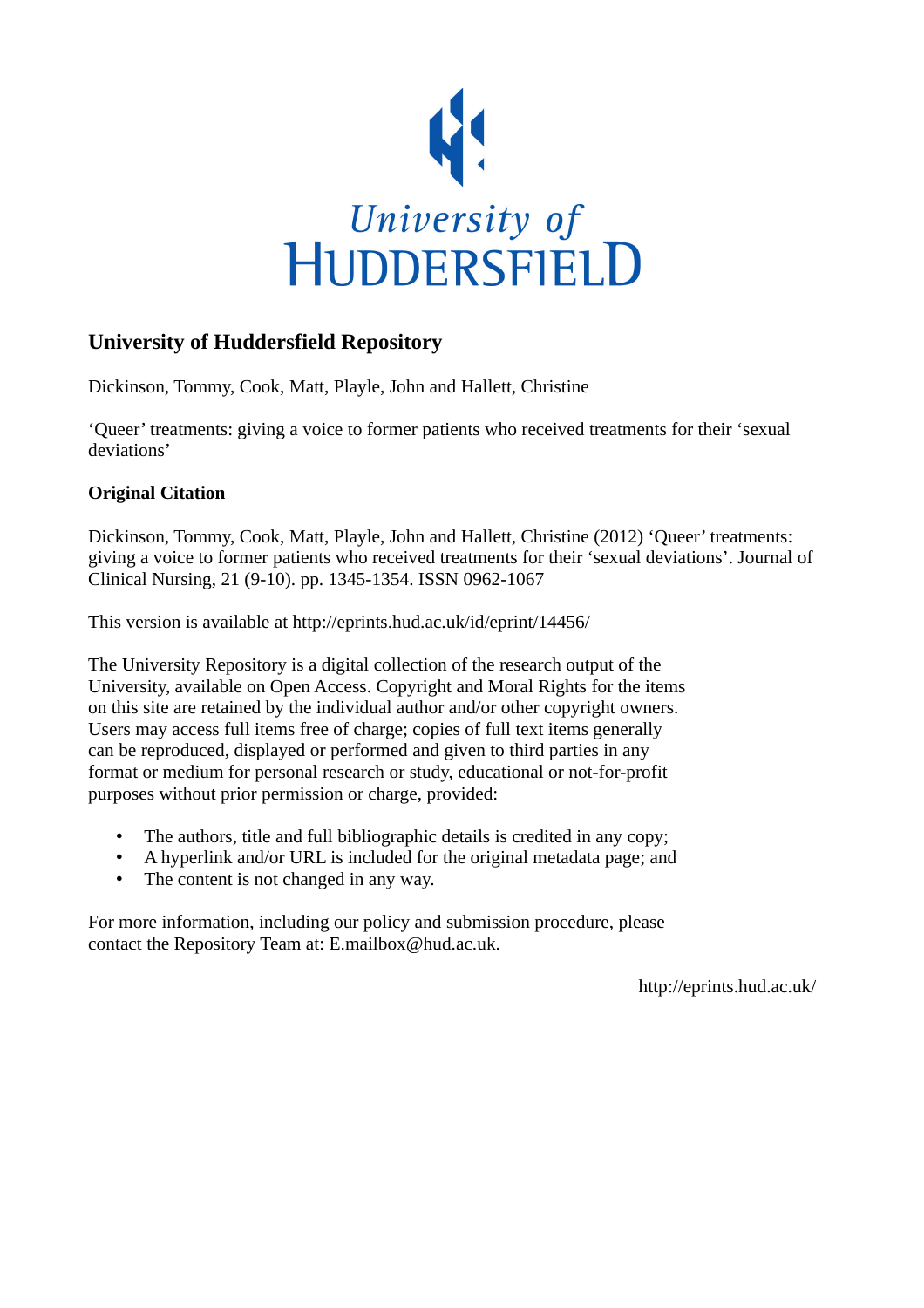# **'Queer' Treatments: giving a voice to former patients who received treatments for their sexual 'deviations'.**

*Tommy Dickinson*, MSc, BSc, Adv DipHE, FHEA, RN, Senior Lecturer in Mental Health, School of Health, The University of Central Lancashire, Preston, Lancashire;

*Matt Cook*, PhD, Senior Lecturer in History and Gender Studies and Co-director, Raphael Samuel History Centre Birkbeck College, University of London, London;

*John Playle*, MSc, BSc, Dip Couns, CPN Cert, Cert Group Analysis, RNT, RN, Faculty Associate Dean External Affairs and Professor of Mental Health Nursing, The School of Nursing, Midwifery and Social Work, The University of Manchester;

*Christine Hallett*, PhD, Professor of Nursing History and Director of the UK Centre for the History of Nursing and Midwifery, The School of Nursing, Midwifery and Social Work, The University of Manchester, Manchester, UK.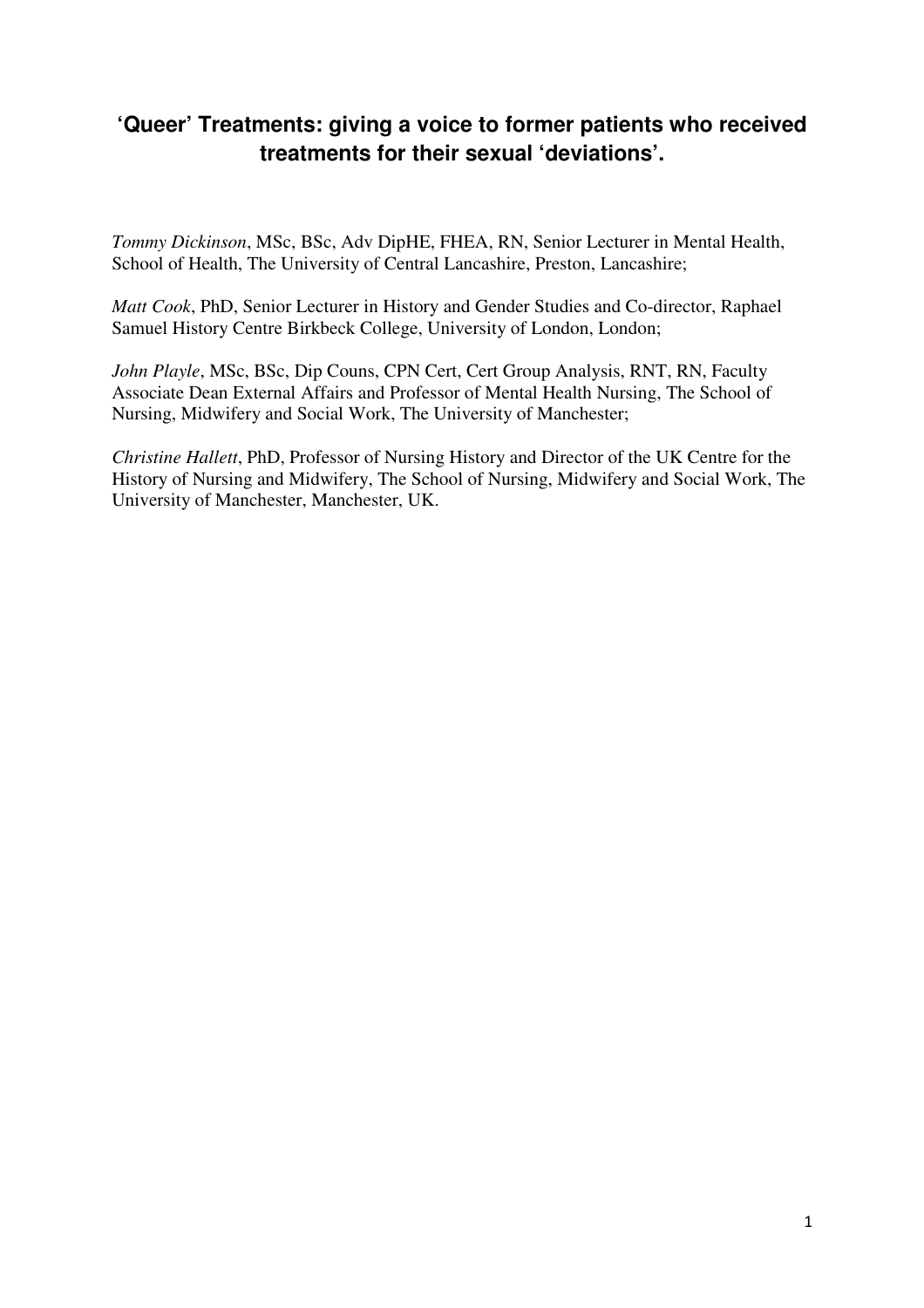## ABSTRACT

#### Aims and objectives

The study aimed to examine the experiences of patients and meanings attached to 'treatments' of sexual deviations, which included homosexuality and transvestism, in the United Kingdom (1949 – 1992), exploring reasons for such treatments, experiences and how individual lives were affected.

#### Background

Male homosexuality remained illegal in England until 1967 and along with transvestism, was considered an antisocial sexual deviation that could be cured. Homosexuality remained classifiable as a mental illness until 1992. Nurses were involved in administering treatments to cure these individuals; however, there is a paucity of information about this now-discredited mental health nursing practice.

#### Design

A nationwide study based on oral history interviews.

### Methods

Purposeful and snowball sampling was utilised when selecting participants for the study. Participants were recruited via adverts in gay establishments/media. All participants gave signed informed consent. Face-to-face oral history interviews were conducted and transcribed for historical interpretation.

# Results

Seven former male patients made contact, aged 65-90 years at interview. All reported that the treatments had been unsuccessful in altering their sexual desires or behaviour. Most sought treatment due to unsupportive and negative attitudes from friends, family and wider society. Others selected treatments instead of imprisonment. Most eventually found happiness in samesex relationships. However, all were left feeling emotionally troubled by the treatments they received.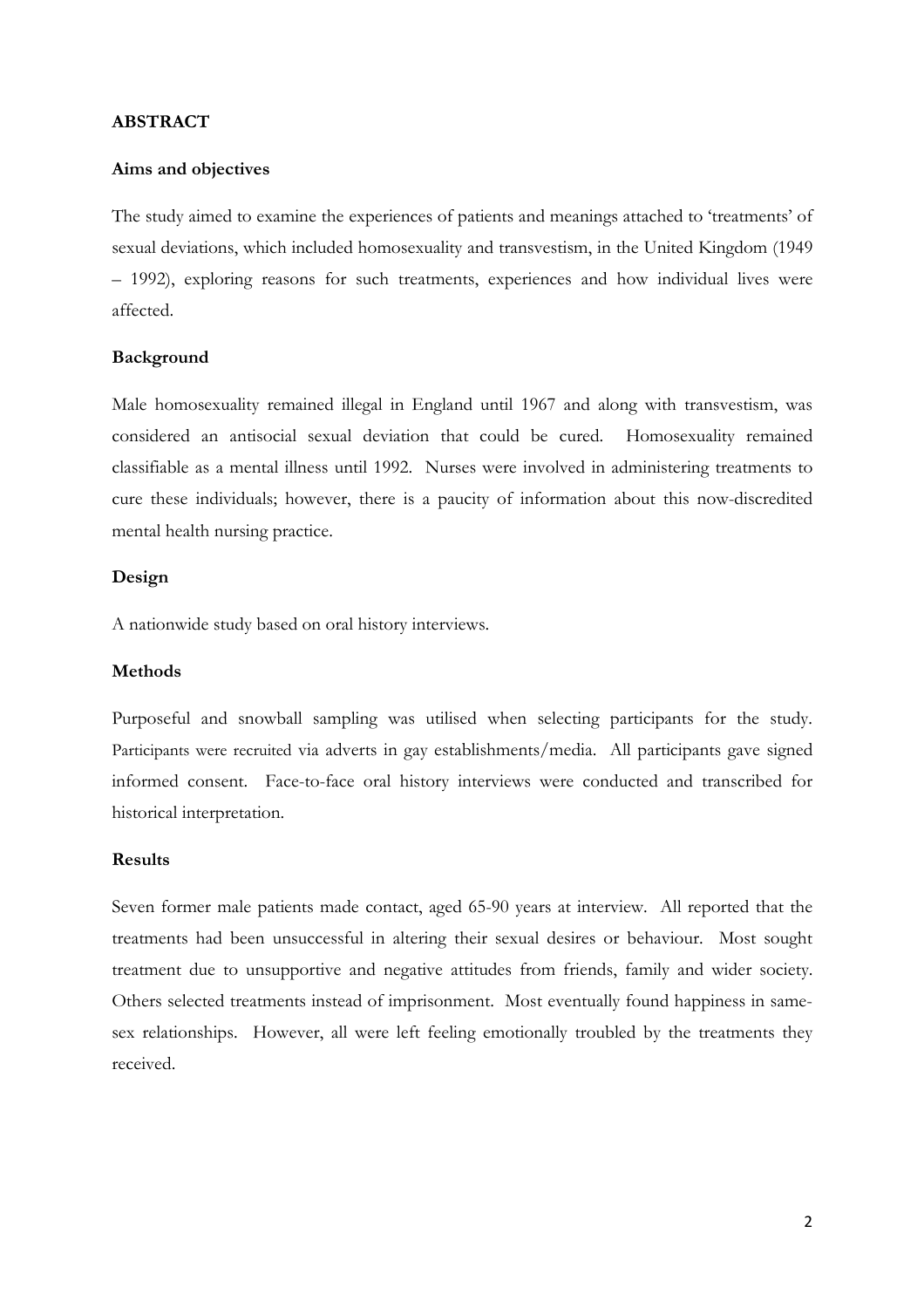# Conclusion

Defining homosexuality and transvestism as mental illnesses and implementing what could be argued to be inefficient treatments to eradicate them appears to have had a lasting negative impact on the patients who received them.

# Relevance to clinical practice

Nurses who care for older gay, lesbian, bisexual and transgender patients need to be mindful of their potential past treatment by health care services and ensure that they are nonjudgmental and accepting of their sexual orientation and current gender.

# **KEYWORDS**

Nursing history, nursing ethics, gay, gay history, queer, marginalized, gender reassignment surgery.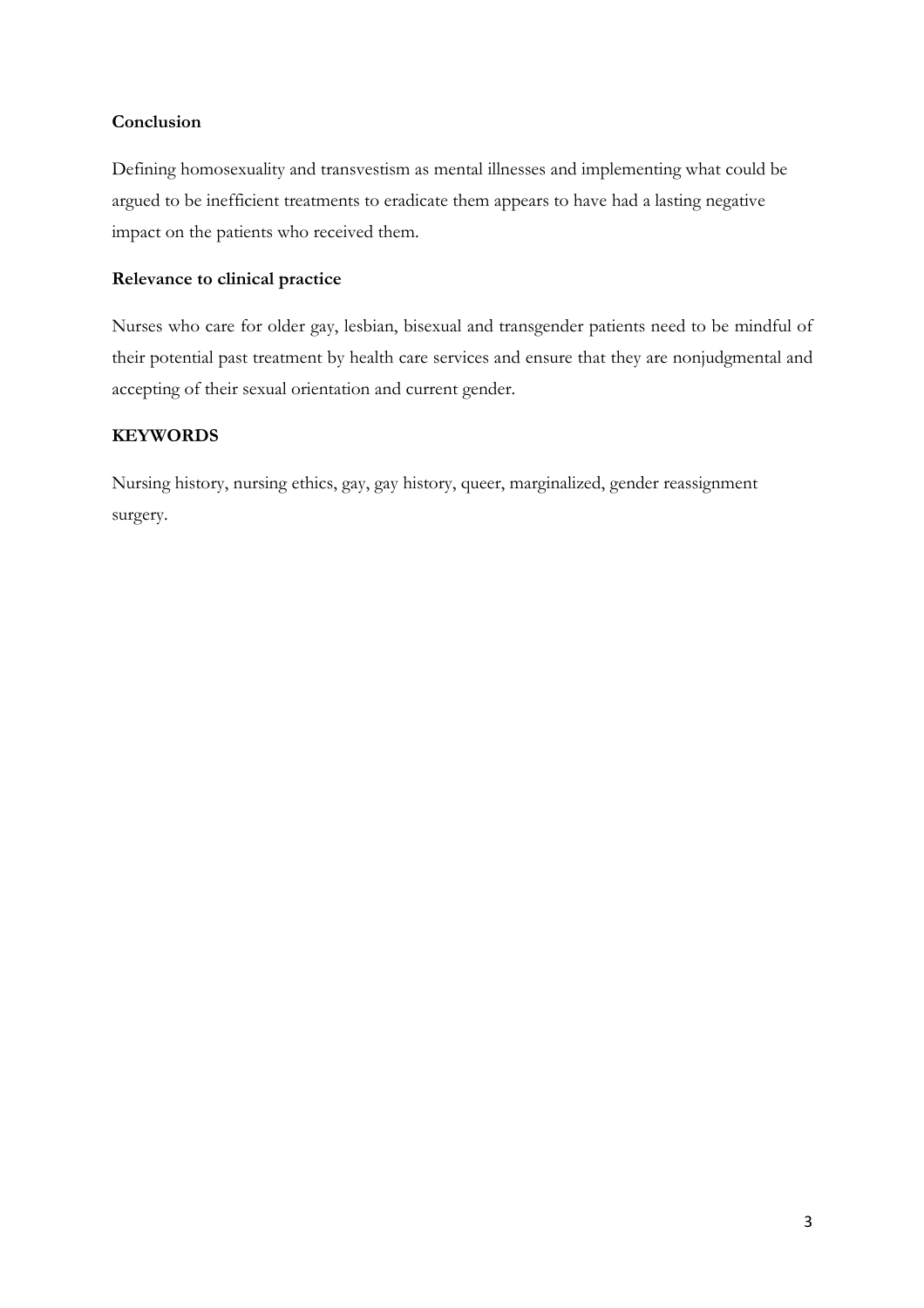#### INTRODUCTION

In 1949 the sixth edition of the World Health Organisation's International Statistical Classification of Diseases, Injuries and Causes of Death (WHO, 1949) was published. For the first time, this included a section on mental disorder, within which homosexuality and transvestism were classified as mental disorders. This paved the way for the medical, nursing and psychological professions to provide 'treatment', which included aversion therapies based on Pavlovian conditioning, for individuals diagnosed with these disorders (King & Bartlett, 1999). Male homosexuality was also illegal in England and Wales until 1967 (Dickinson, 2010). It took until 1992, however, for the World Health Organisation to finally drop the term 'homosexuality' as a diagnosis with the publication of the International Classification of Diseases Edition 10 Classification of Mental and Behavioural Disorders (WHO, 1992). Nurses were involved in administering these aversion therapies (James, 1962, Seager, 1965, Anon., 1968). However, there is a paucity of information about this now-discredited mental health nursing practice. Therefore, this paper reports on a study which aimed to examine the experiences of patients and meanings attached to treatments of sexual deviations, in the United Kingdom (1949 – 1992), exploring reasons for such treatments, experiences and how individual lives were affected.

# BACKGROUND

The medicalisation of sexual behaviour can be traced back to 1892 with Krafft-Ebing's Psychopathia Sexualis, which delineated for the first time an exhaustive list of sexual deviations. In 1897, sexologists Havelock Ellis and John Addington Symonds, extended the terminology to include homosexuality, paedophilia and transvestism in their masterwork Sexual Inversion – one of the many terms developed by sexologists to refer to same-sex desire. Sexual Inversion was the first British attempt to synthesise biological, anthropological and psychological knowledge on the subject. Sexology was the study and classification of sexual behaviours, identities and relations and was used as the focus of much of the therapeutic work regarding sexual deviations in the later  $19<sup>th</sup>$  and early  $20<sup>th</sup>$  century (Cook, 2007).

By the 1920s, the mapping of homosexual identities in terms of sexual inversion was being challenged by the advent of new, psychoanalytical understandings of sexual development (Doan & Waters, 1998). Pioneering this psychoanalytical approach was Sigmund Freud. By studying the psychic mechanisms that determined sexual object choice, he opposed the work of those sexologists who believed that homosexuals needed to be studied as a special category of person. For Freud, homosexual and heterosexual object choices were simply two outcomes of each person's unique development, a process that began in a shared, polymorphous, infant bisexuality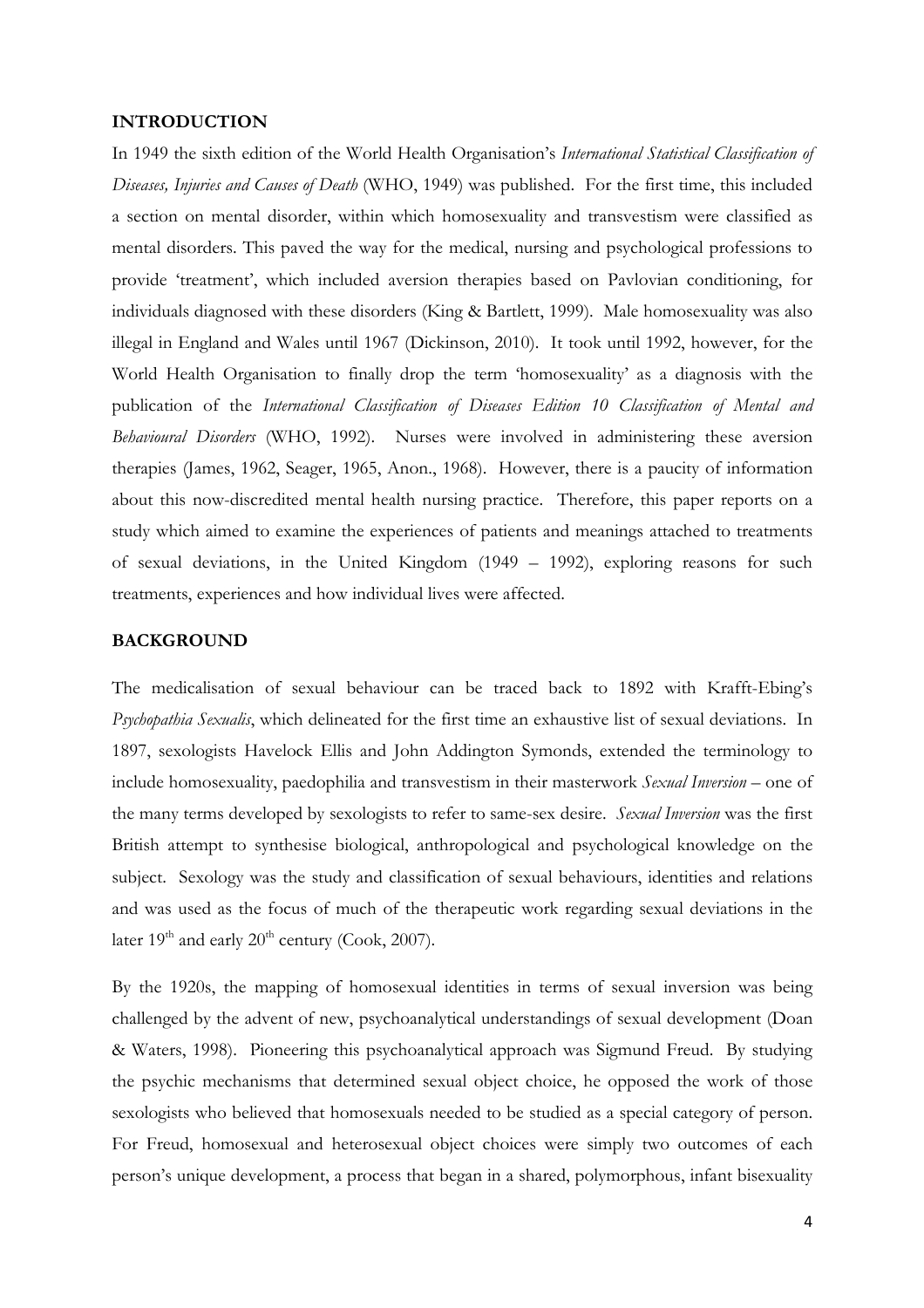(Bland & Doan, 1998). Freud believed that every male had to pass through a phase of homosexuality as a way of delivering himself from the Oedipus complex (Freud, 1923).

Psychoanalytical discourses of homosexuality in Britain had made considerable headway by the 1930s and, for many students of the subject, Havelock Ellis's work already seemed discredited (Waters, 1998). Indeed, Freud (1935, p. 147) stated that:

 homosexuality is nothing to be ashamed of, no vice, no degradation; it cannot be classified as an illness; we consider it to be a variation of the sexual function, produced by certain arrest of sexual development.

With the outbreak of the Second World War in 1939 the British medical profession had more pressing matters at hand and homosexuality was given little consideration during the war. Indeed, Jivani (1997) argues that gay men and lesbians had what could be called a 'good' war and the experiences of gay men and the exposure of the general public to these individuals during the war played an influential part in shaping future beliefs and attitudes towards gay people.

This liberation was short-lived, however and during the 1950s, sexual deviations, particularly homosexuality, came under a panoptical gaze. After the Second World War fears surrounding homosexuality acquired a particularly electric resonance and narratives of sexual danger as corruption predominated in public discourse (Houlbrook, 2005). For many observers, the rapid social changes unleashed by the war seemed to have rendered Britain's stability problematic, destabilising the critical interpretative categories – of youth, masculinity and nationhood – within which narratives of sexual difference and danger were framed. When established notions of Britishness seemed threatened from every direction, queer urban culture was viewed as ever more dangerous, assuming a central symbolic position in the post-war politics of sexuality.

In addition, during this period there was the very public arrest, trial and conviction of three influential individuals in 1954 - Lord Montagu, a peer of the realm, Peter Wildeblood, the diplomatic correspondent of the *Daily Mail* and Michael Pitt-Rivers, a wealthy landowner and cousin of Montagu's. The trio were convicted of conspiring to incite two RAF men – Edward McNally and John Reynolds – to 'commit unnatural offences'. Jivani (1997) argues that the press were agog and reports made much of the precedent that had been set: this was the first time that a peer of the realm had been convicted in a criminal court since the right of peers to be trialled by their fellow peers, in the House of Lords, was abolished in 1948. The case made legal history, but it was also a milestone in the history of Britain's attitude towards gay men (Cook, 2007). Not only did it mark the nadir of the persecution of gay men in the country, in retrospect it was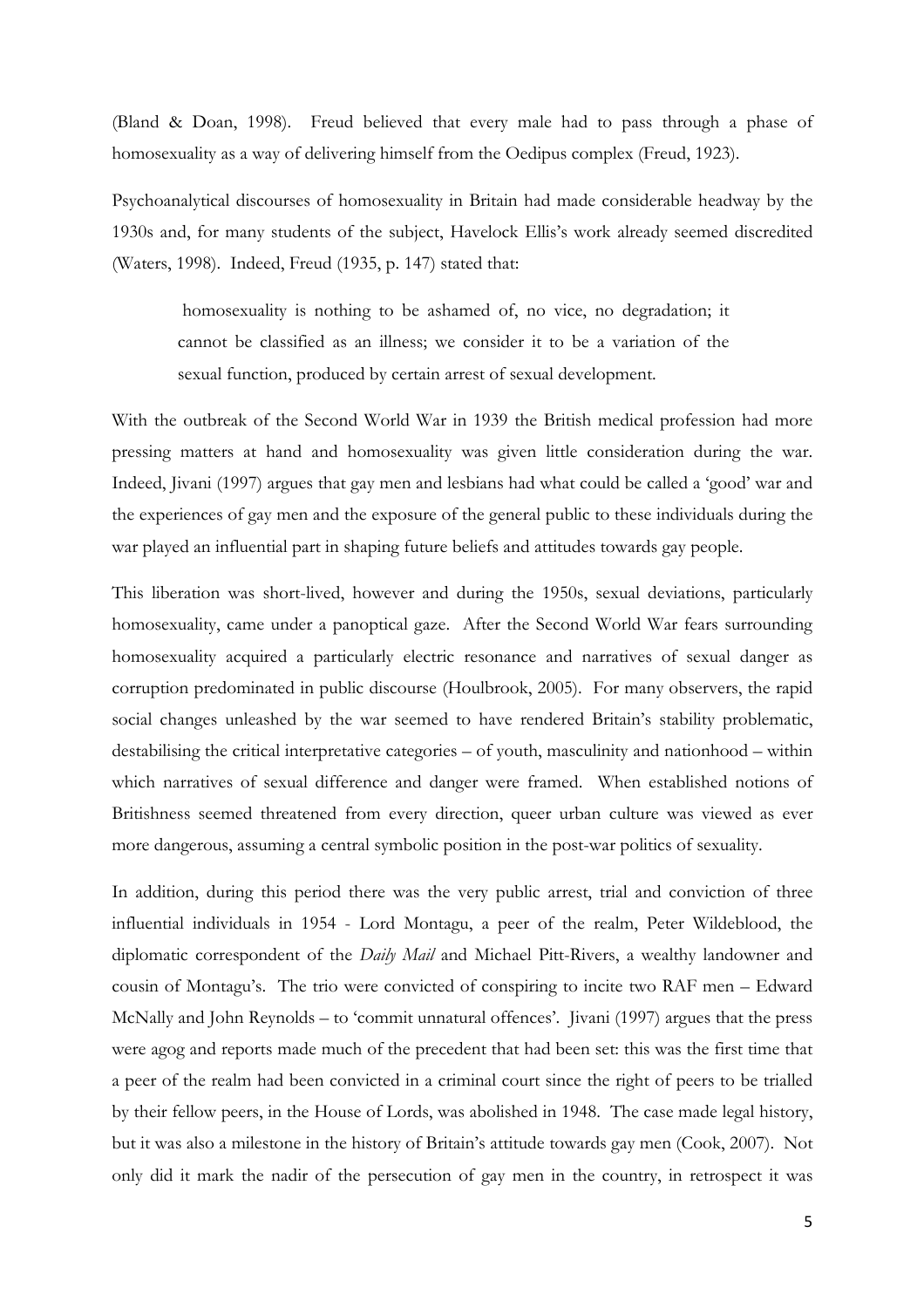hugely influential in persuading the liberal intelligentsia that something must be done regarding the 'problem' of homosexuality.

Therefore, the Departmental Committee on Homosexual Offences and Prostitution, chaired by John Wolfenden, was set up on 4 August 1954 to appraise the law affecting homosexuality from the point of view of liberating it (Jivani, 1997). The fullest and most compelling evidence to the Wolfenden Committee in favour of reform came from medical witnesses. Drs Inch and Boyd from the Scottish Prisons and Borstal Services aired serious doubts as to the value of imprisonment in reforming sexual offenders and favoured the decriminalisation of homosexual behaviour for consenting adults over 21. They advocated that courts should have routine psychiatric reports on all homosexual offenders prior to sentencing, supplied by a properlystaffed University or Regional Hospital Board Clinic and for the homosexual recidivist or 'homosexual psychopath', there should be a separate psychopathic institute. Finally, treatment regimes had to be more effectively monitored and sustained by means of improved staff resources for after-care and social work. Underlying their evidence was a belief that a less punitive policy would in fact produce a more liberal and sympathetic attitude to homosexuality in British society (Davidson, 2009).

On 4 September 1957, the Committee published its report, where it recommended that homosexual sex in private between consenting adults over 21 should be decriminalised; that buggery should be reclassified from a felony to a misdemeanour (reducing the potential length of sentences); and that sentences more than 12 months old should not be prosecuted, except in the case of indecent assault. The report also advocated further research into causes and treatment of homosexuality and suggested that treatments should be offered to individuals to cure them. It took until 1967 for the government to decriminalise homosexuality in England and Wales, 1980 in Scotland and 1982 in Northern Ireland. However, all the governments supported the use of treatments in a bid to cure individuals of their homosexuality. Never before had there been such a refocusing of public debate surrounding sexual deviations onto issues of aetiology rather than punishment: the stage had been set for the health care professions to provide treatment for individuals diagnosed with these disorders.

By the 1950s, popular reportage was suspicious of the claims of psychoanalysis. Many urged the greater use of therapeutic techniques in the treatment of sexual deviations and psychological interventions to alter sexuality increased sharply (King & Bartlett, 1999). The emerging discipline of clinical psychology was influenced by seminal work that suggested that neurotic disorders (which included homosexuality and cross-dressing) were acquired through faulty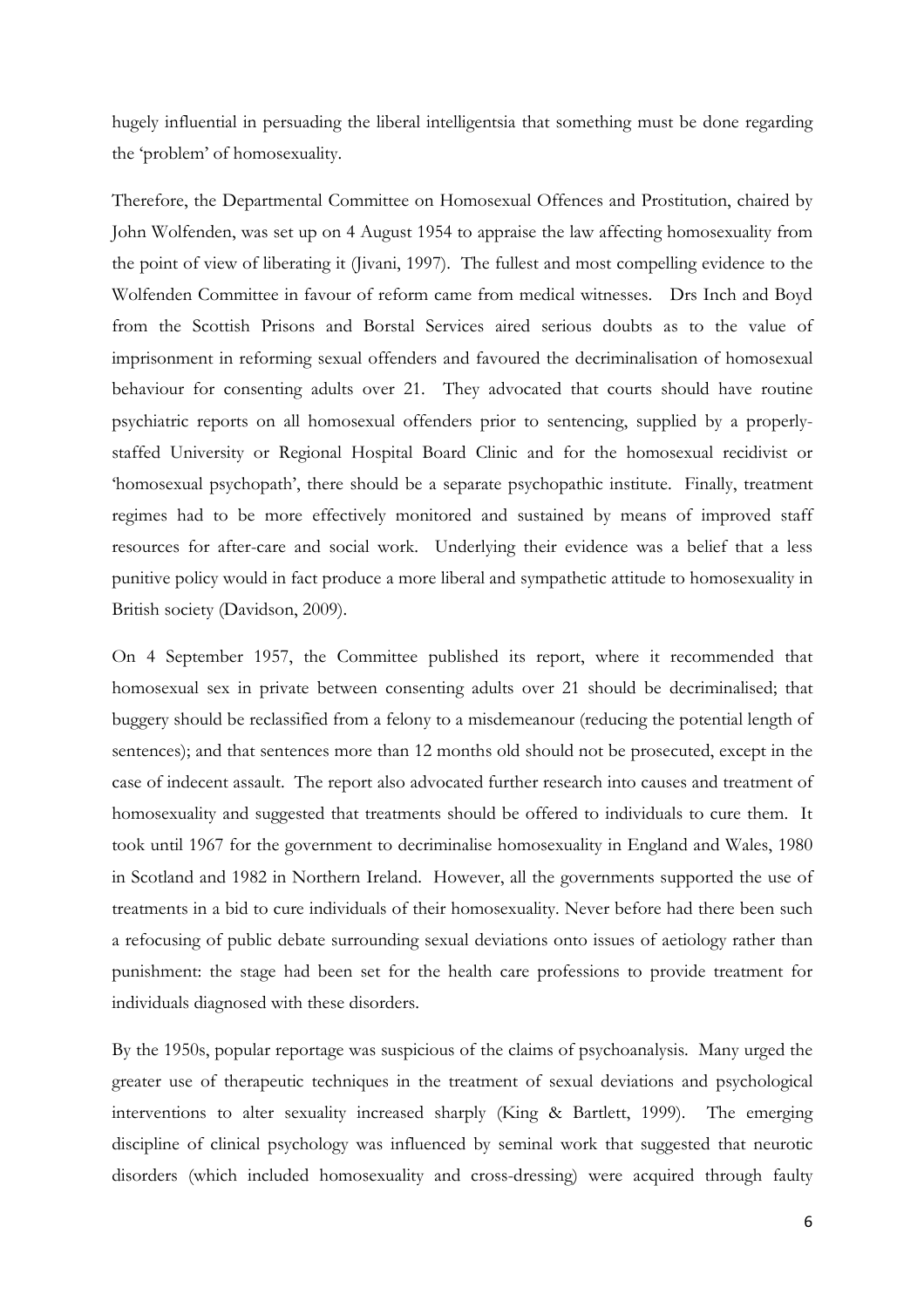learning and might respond to behaviour modification, particularly aversion therapy (Wolpe, 1959). A number of papers reported on these pioneering treatments for patients suffering from sexual deviations (Max, 1935; Raymond, 1956; Freund, 1960; James, 1962).

Anecdotal evidence of medical attitudes towards this patient group is scattered in the written and recorded testimonies of gay, lesbian, bisexual and transgendered (GLBT) people (Ashley, 1982; Jivani, 1997; Price, 2007). With the notable exception of Smith et al. (2004), there is a paucity of literature exploring the experiences of the individuals who were subjected to these treatments. Moreover, this is an aspect of nursing history that has not hitherto been studied. Therefore, this paper seeks to begin to make good this omission by exploring the experiences of individuals 'diagnosed' as mentally ill due to sexual deviance, thus enhancing the body of knowledge relating to the history of mental health nursing.

# METHODS

#### Method

The main research method used in the study was oral history; this can be defined as 'a systematic collection, arrangement, preservation and publication…of recorded verbatim accounts and opinions of people who were witnesses to or participants in events' (Moss, 1974, p. 7; Perks & Thompson, 1998). Face-to-face oral history interviews were conducted with all participants; these were audio-taped and transcribed for historical interpretation.

#### Sample

Purposeful sampling was utilised when selecting participants for the study (Boschma, Scaia, Bonifacio & Roberts, 2007). This included individuals on the basis of personal knowledge of the event or phenomenon, as well as the ability and willingness to communicate this experience to others (Sandelowski, 1999). Snowball sampling was also utilised, where subjects put the researcher in contact with others who may have had similar stories to tell (Kirby, 1997). However, these treatments did not become mainstream in UK mental health services and it is estimated that only about 1000 patients received them (Smith et al., 2004). Therefore, obtaining participants proved difficult.

Seven former male patients were recruited, aged from 65 to 90 years at interview. Five of the participants were treated for homosexuality. The remaining two were treated for transvestism; however, they subsequently underwent gender reassignment surgery and are now living as females. Two participants were recruited from flyers posted on notice boards of various gay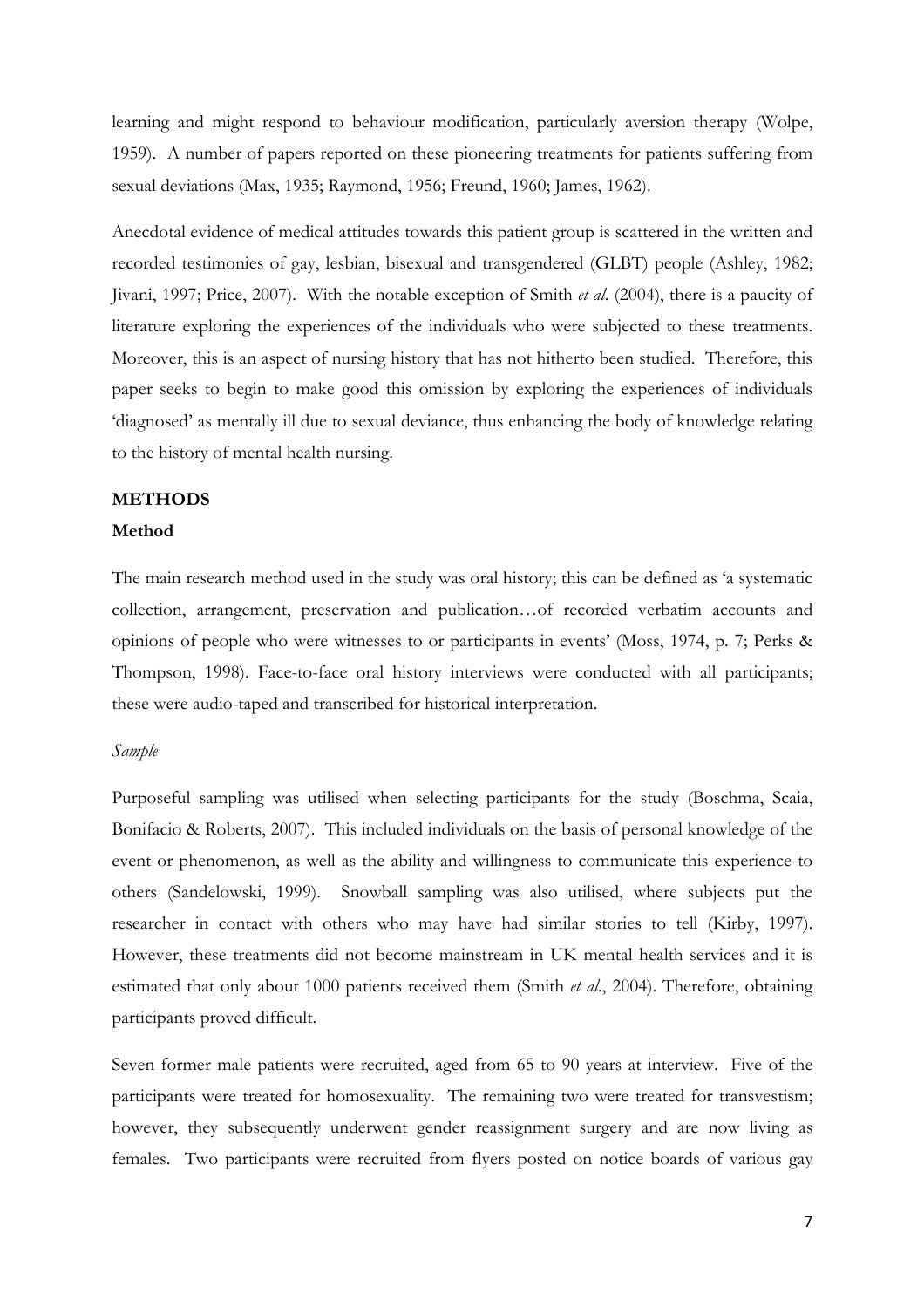bars; one was recruited from an advert in a national gay magazine; one participant was recruited following an interview with the chief investigator (CI) regarding the study on a local radio station; and one was recruited following a talk regarding the study by the CI at a social group for older GLBT people. The remaining participant was recruited by means of snowball sampling. Sedgwick (1990) has posited that sampling in queer historical research can rely on small numbers, as depth rather than breadth in data collection is sought.

#### Historical Interpretation

Oral history is not given from a theoretical perspective, meaning that it does not actively seek to convey a specific ideological value (Perks & Thomson, 1998). The interpretation of such histories in respect of theories is left to the historians and so can provide material for the support or rebuttal of any number of philosophies (Moss, 1974). However, they will often challenge '...official documents and other works written from the perspective of white, male, dominant members of society', thus challenging history as it was traditionally determined (Babbie & Benaquisto, 2009, p. 27). It would be wrong, however, to state that the historian holds interpretative authority over the material. Indeed, the act of remembering can be very empowering and in some cases therapeutic, especially for gay people who may have had to analyse their past fairly comprehensively (Plummer, 1995). Many of the therapeutic dimensions listed by Church and Johnson (1995) were apparent in the participants in the present study – the sharing of feelings, the expression of satisfaction, or of anger at unresolved issues, changes in affect and a desire to contribute usefully.

Borland (1998) has posited that due to the participants having interpreted their past over a number of years, it is important that historians open up the exchange of ideas so that they do not simply gather data on others to fit their paradigms. Borland suggests that the researcher must always be concerned about the potential emotional effect that alternative readings and interpretations of personal testimonies may have on the living subject. To work around this and to ensure rigour in the interpretation phase, Borland has suggested that it is important to work in alliance with the participant throughout not only the data collection phase, but also the interpretation phase. In light of this, the CI involved the participants in the interpretative process; this included returning transcripts to participants for checking and comment. However, this was not possible with one participant, as he sadly passed away in the time between data collection and interpretation.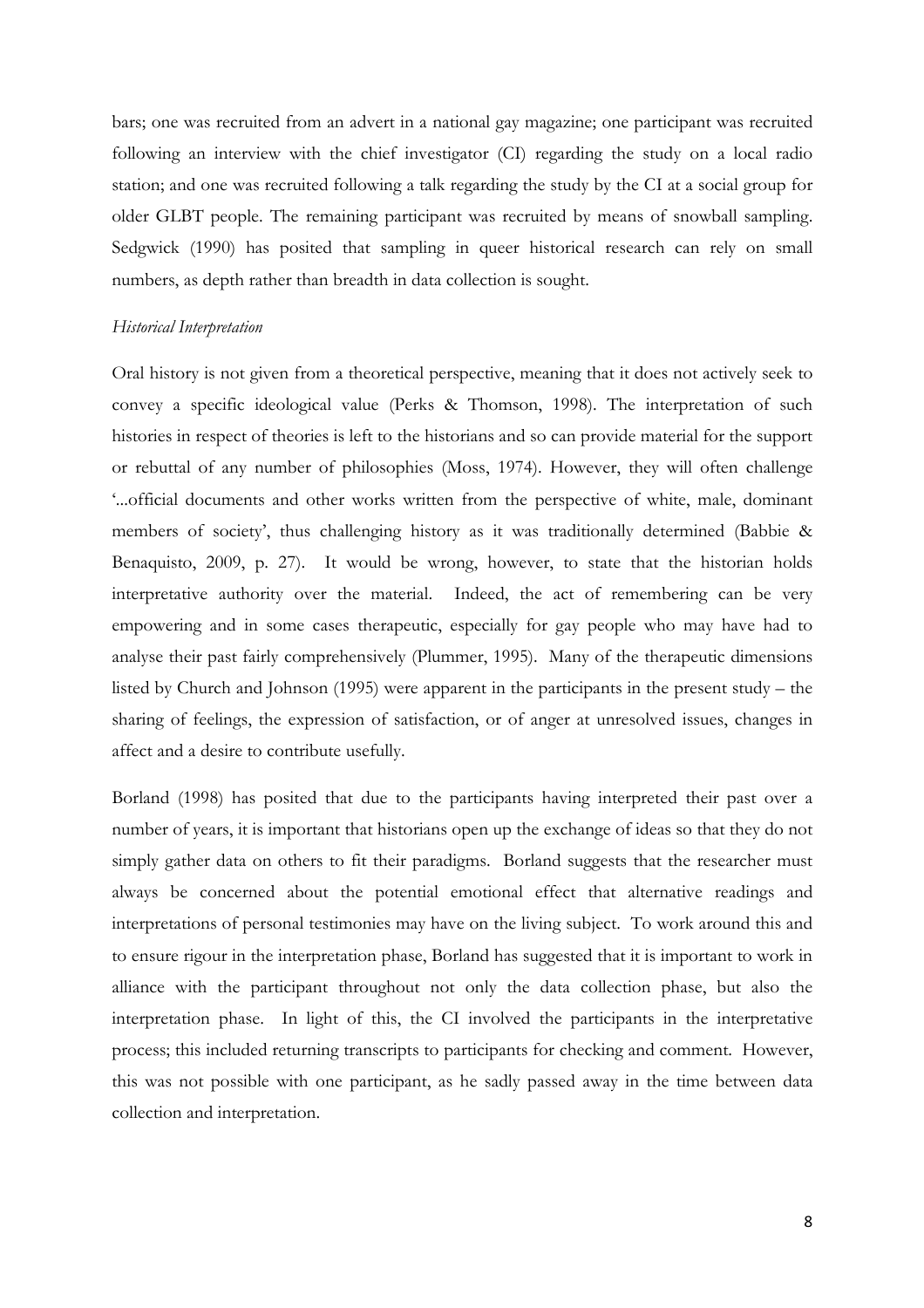# Ethical Considerations

Ethical approval was obtained through the University of Manchester Research Ethics Committee. Further, the Ethical Guidelines for the Nurse Historian and Standards of Professional Conduct for Historical Inquiry in Nursing (Brown, 1993) were adhered to. The main ethical issues of the study were confidentiality and anonymity of the participants and ensuring that they had given informed consent. All participants were given a participant information sheet and had the study fully explained to them. They were given the opportunity to ask any questions and if they still wanted to participate, they signed a consent form.

Parahoo (1997) argues that another pertinent aspect of all research is respect for nonmaleficence. Parahoo believes that it is often more difficult to tease out the potential for psychological harm in research studies. This is particularly so when interviews are used for data collection, where the sensitivity of the researcher in conducting the interview has as much, if not more, potential for causing psychological harm as the actual topic being researched. This was a pertinent issue for the study, as the participants were often recalling a very fraught chapter in their lives. Therefore, the guidance posited by Kirby (1997) was followed, which states that the interviewer must be supportive when needed and be ready to offer to switch off the tape recorder and let the interviewee recover his or her composure whenever necessary. Furthermore, one of the conditions of ethical approval was that the CI had to have the number of a counsellor available to give to the participants should they become distressed during the interview; however, all participants declined this when it was offered to them.

# RESULTS

Seven former patients were recruited, aged 65-90 years at interview.

# Reasons or Motivations for Treatment

Many of the participants reflected on the negative impact the media had had on their lives and in some cases it provided the catalyst for them to seek treatment:

...all I had to do was open the daily paper and it was rubbed in my face how evil and perverse I was. It made me feel like ending it all. I knew I had to do something; it was either kill myself or cure myself.

Female 1.

This was often exacerbated by unsupportive attitudes from their friends, family and the police: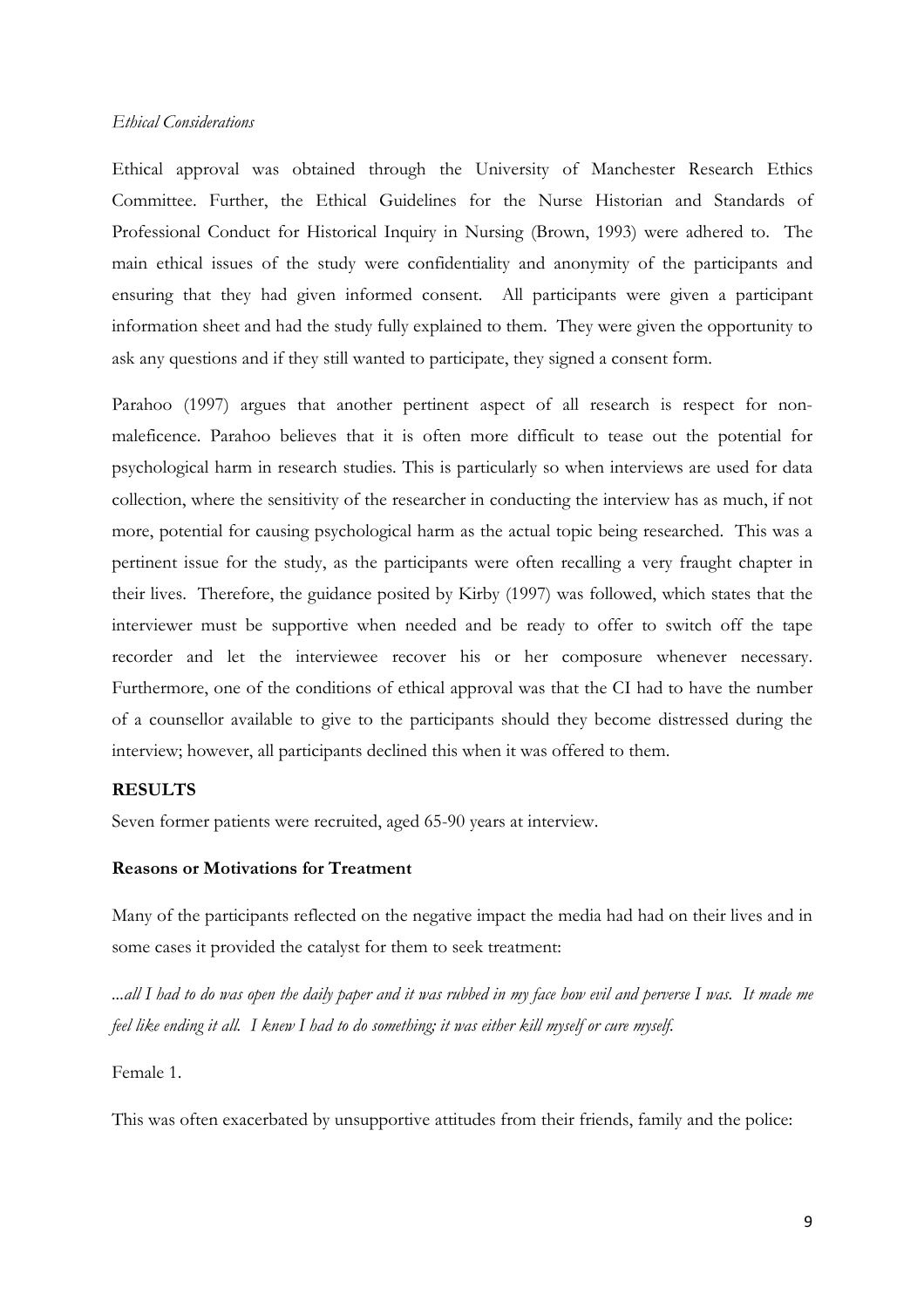I started dressing [wearing women's clothes] at 16. What I used to do was go for a walk in the early hours of the morning, dressed in a skirt and coat. Probably not a good idea for a young person to be out at that time in the morning, which was why the police stopped me. My instant reaction was to run away and to try to hide and avoid the police. The police caught me and took me to the police station. It was a blues and twos event. Lots of people came in and saw me  $-i$  twas like I was in a 'freak show'. I got quite a rough ride off the police. They seemed to think I was connected with rapes and sexual assaults and all sorts and I was quizzed and questioned about that for about three or four hours. My family came to collect me and marched me to my GP the next day and I was referred to a psychiatrist. Female 2.

One participant sought treatment due to the turmoil he found himself in when he realised he was attracted to members of the same sex:

This was terrifying really because I was thrown into confusion and it made me very poorly because I had three children, little ones and a wife and we all loved each other, we had been happy building our lives, you know. I was very fond of my wife as well and everything was going okay and then all this began to happen and threw me into awful confusion and made me very, very poorly and so I thought I had to go to the doctor. So I did. Male 2

Six of the men approached their general practitioner (GP) about their problems and were referred to National Health Service (NHS) professionals who specialised in this area. All reported that their GPs appeared perplexed by their disclosure and appeared to show little empathy for their patients' situation. One participant, however, was coerced into receiving treatment when he was entrapped and arrested by an undercover police officer in a public place for importuning:

Well when I was given the option, prison or hospital, well I just thought if I go to prison...if the other inmates found out what I was in there for, well, I just thought they would kill me! I mean, I was fairly accepting of my sexuality, but in society and particularly within a prison, it was viewed in the same light as a paedophile. No, I'm not going to prison, that is all I could think. So I just said, 'Yeah, I'll go to hospital for the aversion therapy.' It knew it was not going to make me straight, I didn't want it to, but it seemed a better option than prison' Male 3

# **Treatments**

The treatments the participants described were all carried out in NHS hospitals throughout the UK. The most common treatment was chemical aversion therapy, which involved inducing vomiting by utilising a powerful emetic, Apomorphine (four participants). Electrical aversion therapy was also used. In the case of transvestism, the man stood on an electric grid dressed in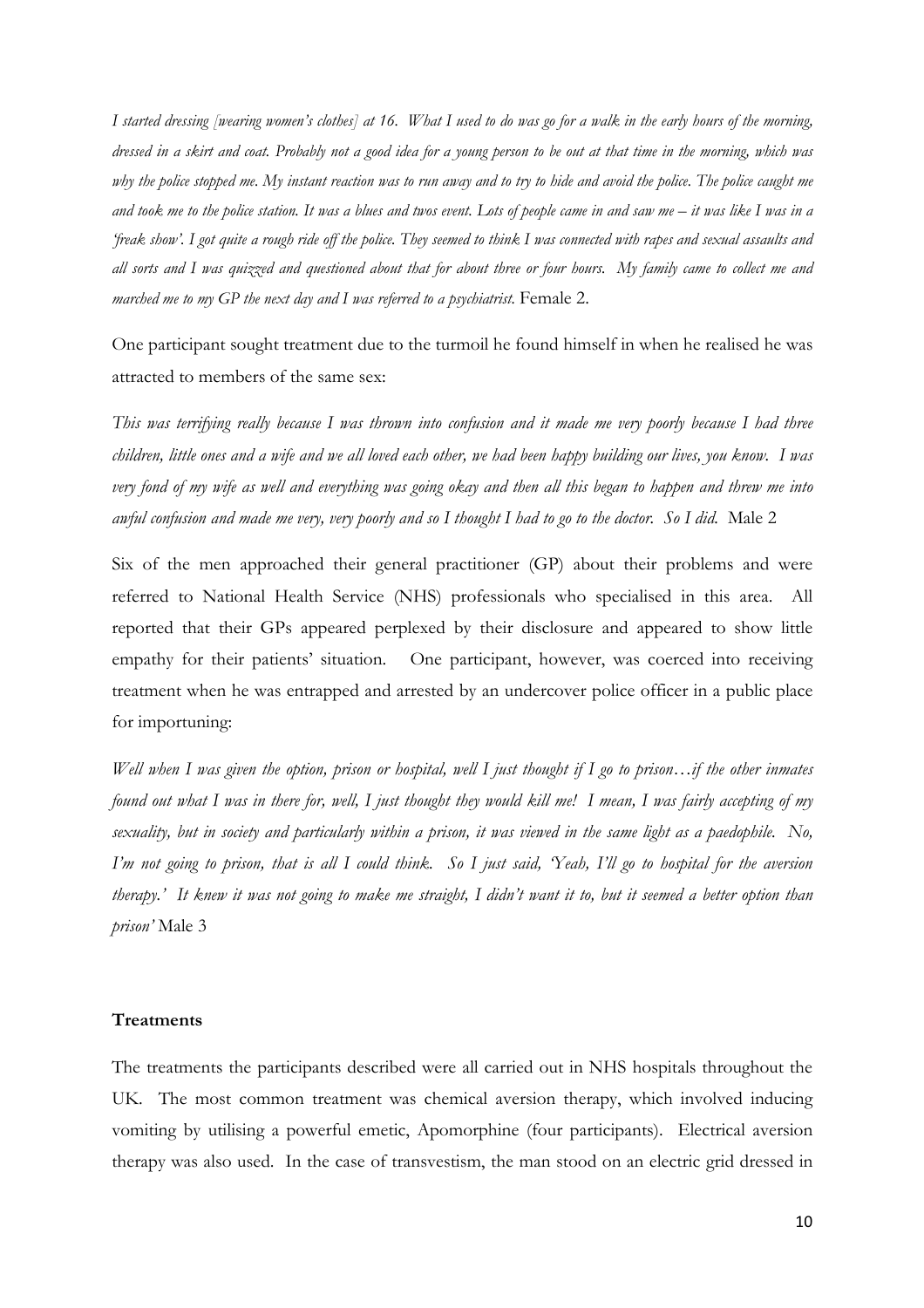women's clothes, while at the same time receiving electric shocks through the feet (two participants). In the case of homosexuality, pictures of nude men as the erotic stimulus were used as the subject to be averted (one participant). The electric shocks were usually administered in response to increases in penile erection, measured by a plethysmograph (Bancroft, 1969). The age at which the participants received treatment ranged from 16-41 years and most were in their early 20s. The participants who received chemical aversion therapy were treated as inpatients on psychiatric wards due to the intensive nature of their therapy and the side-effects of nausea and dehydration. Those receiving electrical aversion therapy were treated as outpatients for weeks, or, in case of two participants, for over a year.

All participants described the treatments as very arbitrary and primitive. Most reflected on unempathetic interactions with the nursing staff administering their treatments:

I remember sitting in the room on a wooden chair 'dressed' [wearing women's clothes], but I had to be barefoot as my feet had to touch the metal electric grid. My penis was also wired up to something to measure if I got an erection – I felt totally violated...I remember the excruciating pain of the initial shock; nothing could have prepared me for it. Tears began running down my face and the nurse said: 'What are you crying for? We have only just started!'... [Chokes]... I was speechless. Female 1

I can still taste the vile taste of stale sick in my mouth. All I wanted was to wash my mouth out with fresh water, but I wasn't even allowed that. I remember trying to sneak out of my 'prison cell' one night to get some water, but the nurses caught me and literally threw me back in. I was not allowed out for three days. I went to the toilet in the bed; I had no basin, no toilet facilities – nothing. I had to lie in my own faeces, urine and vomit. I thought I must be dreaming at one point, it was like a torture scene by the Gestapo in Nazi Germany - I thought I was going to die...' Male 4.

Many participants became disenchanted by the treatments. One recalled being discharged by his consultant:

He was very demeaning of homosexuality, he said, 'just go out and do it.' Those were almost his last words. 'You have to deal with it yourself: we have done all we can for you' he said. It was just like that and I was wanting to say, I wanted to tell him how I couldn't go on with life if that was the case but, when they began to take that attitude, then I began to think I must be out of here because …You know, he was very dismissive. I mean, it's like...well, I was shocked, I was shocked, I was speechless, I couldn't … I couldn't articulate. I couldn't react. I just said 'thank you' and went out the door. Male 5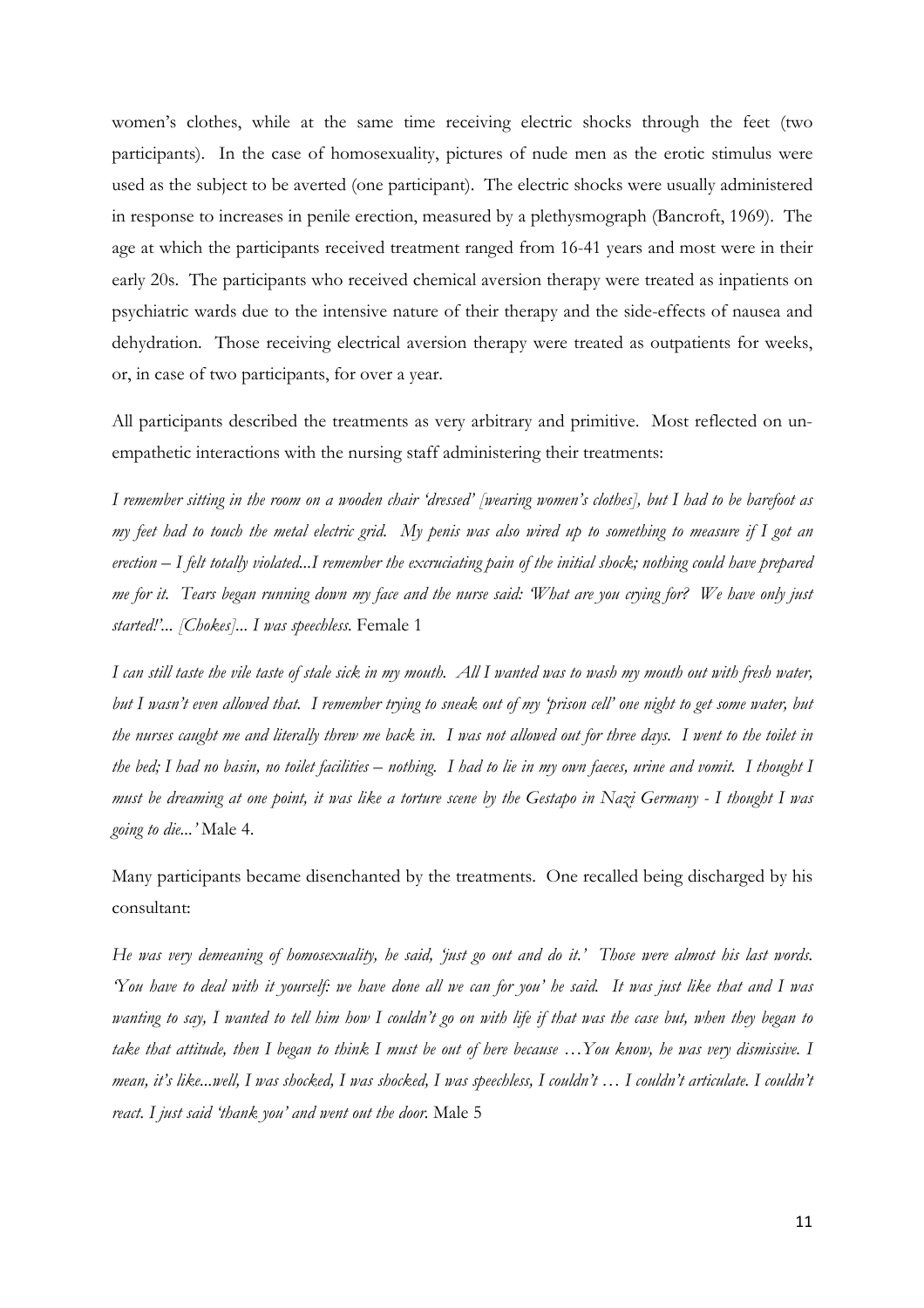Three days later the participant was back in the same hospital on special observations, having attempted to take his own life. Only four of the participants were followed up by their consultant psychiatrist; this follow-up varied from one to six months.

# Aftermath of the Treatments

The treatments appeared to have petered out with the decriminalisation of homosexuality in England and Wales in 1967 and the influence of the Gay Liberation Front in the early 1970s. This gave the participants space to explore their sexuality. At the time of their interviews, five participants considered themselves to be homosexual. The remaining two participants had both undergone gender reassignment surgery and were living happily as females. There were, however, varying degrees of acceptance by the participants of their current situation. Three were in same-sex long-term relationships. One was single, but he actively embraced his sexuality and enjoyed being a part of a social group set up for older gay people. One participant stated that he has never come to terms with his sexuality and deals with this by remaining celibate. Moreover, all participants reported still being disturbed by the treatments they received:

I am gay, but I have never come to terms with it. I desperately wanted the treatments to work, but they didn't. If there was a pill I could take to turn me straight, I would have taken it; I still would to this day. The only way I can deal with it is to not have any sexual relationships with anyone. I have lived on my own since I came out of hospital. Luckily my children accepted me and I still see them and they are very supportive. But I can still have terrible flashbacks of my time in hospital and the barbaric treatments I received. Male 5

I am an openly gay man: although my life partner died in 2004, I still attend a local gay group for older gay men and women and still very much identify myself as gay  $-$  I'm very happy and at ease with it. However, I am still slightly troubled by the treatment I received in hospital, I just don't know how something so tortuous could have been concealed under the term 'health care'. Male 1

## **DISCUSSION**

The current study sought to explore the experiences of patients and meanings attached to treatments of sexual deviations in the United Kingdom (1949 – 1992), examining reasons for such treatments, experiences and how individual lives were affected. Some participants wanted to change the way they were feeling and were willing to try anything to protect them from the shame that was placed on them by society, their families, the media and the police. Others,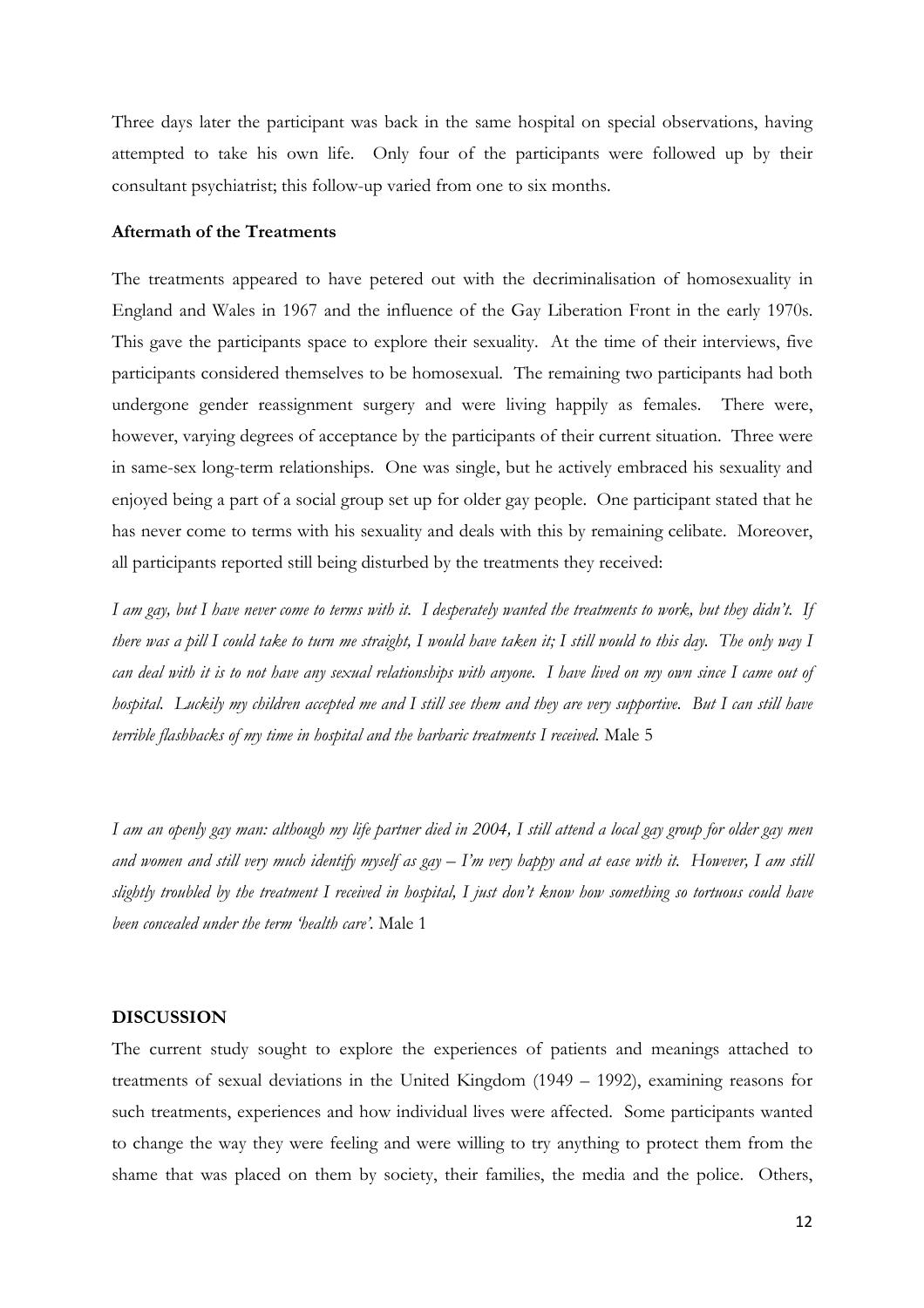however, appeared to have accepted their sexuality, did not want to change it, despite the substantial social and legal risks involved and had no confidence in the reliability of the treatments they opted for. This concurs with Bancroft (1969) and Smith et al. (2004), who found that many men sought treatment because of public humiliation, a court order or pressure from their families.

All the participants in the study are male or were male at the time they received the treatment; no individuals who were women at the time of treatment came forward as research participants. That is not to say that women were not subjected to these treatments: they were. However, of all reported cases in the literature, only one published study included women (McCulloch & Feldman, 1967). While female sexual deviation – particularly prostitution - was inscribed within forms of surveillance that echoed the regulation of male sexualities, lesbianism remained invisible in law. Moreover, when we consider that one of the main reasons why men were referred for these treatments was through a court order, this could provide some interpretation for the limited response from females to the study and their limited presence in the literature.

Although no participants in the present study received them, oestrogen treatment to reduce libido and psychoanalysis were also utilised as treatments for sexual deviations (Westwood, 1953). The participants in the study had received either electrical or chemical aversion therapy, with the latter being more popular. In contrast, Smith *et al.* (2004) found that electrical aversion therapy was received by the majority of the participants in their study. However, this could be attributed to the fact that the treatments lacked regulation and a sound evidence base. Moreover, the treatments were experimental in nature and the treatment of choice rested largely on the autoschediastic decision of the consultant psychiatrist.

None of the participants in the present study suggested that the treatment had been effective and all were still troubled in some way by their experiences of receiving such treatment. This concurs with the findings of Smith et al. (2004), who found that no participants suggested that treatment had had any direct benefit and for many it had reinforced the emotional isolation and shame that had been a feature of their childhood and adolescence. All participants in the present study appeared to have accepted their current sexuality except one, who has never come to terms with it and remains celibate. Despite this dichotomy between the participants' levels of acceptance of their sexuality, the treatments appeared to prove unsuccessful, as all men were still homosexual and two eventually underwent gender reassignment surgery. Woodward (1958) discussed the prognosis of 113 homosexual offenders who were treated between 1952 and 1953. She concluded that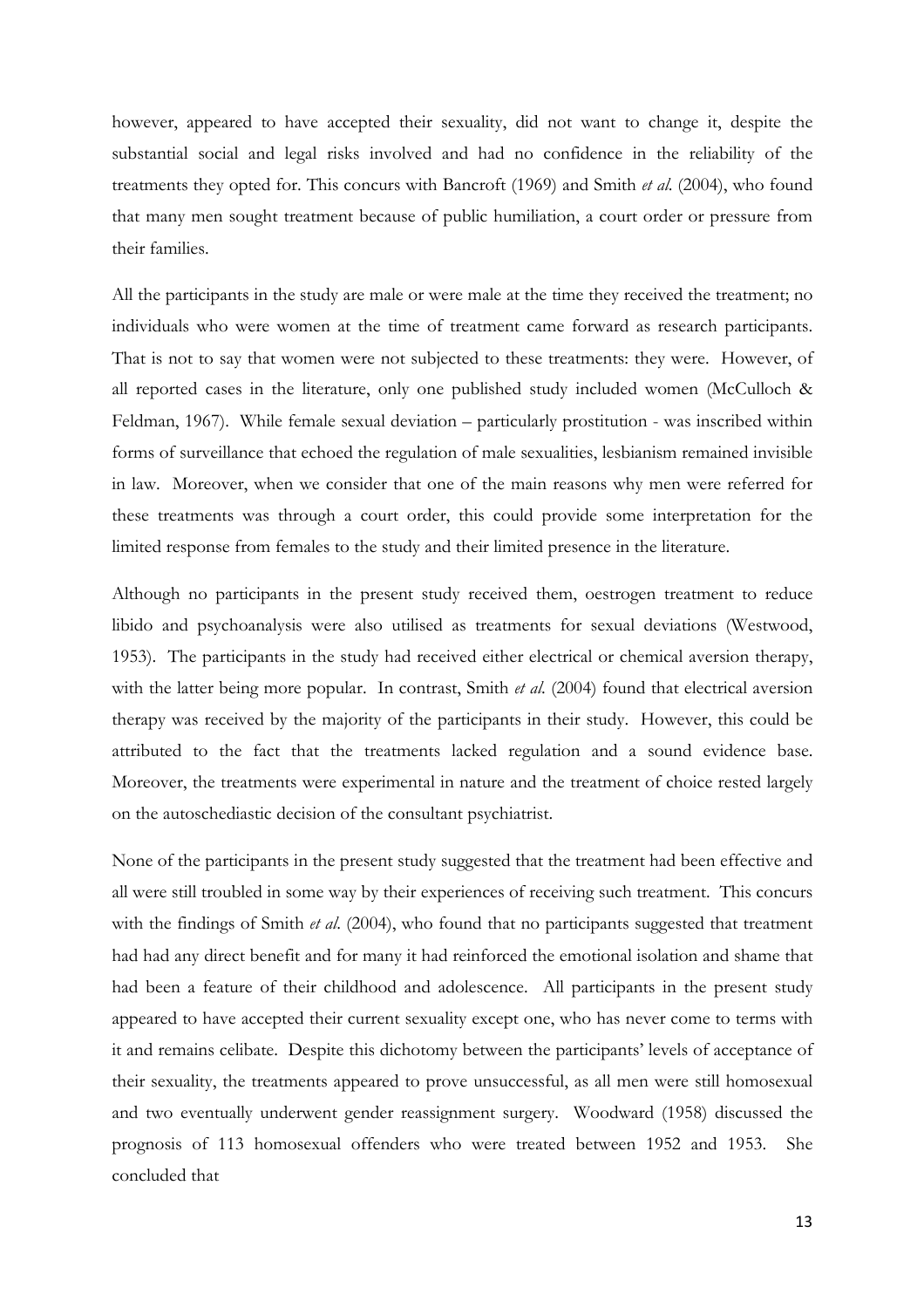A better prognosis was significantly associated where the heterosexual interest was more dominant; a worse prognosis was significantly associated when the homosexual interest was more dominant (p. 58).

The treatments, therefore, largely relied on the individual's initial dominant sexual desire. However, it could be argued that this goes without saying: that surely the treatments are going to be more effective for people who already have heterosexual feelings than for those who do not.

It appears from the literature that negative effects from the treatment were fairly common. In a feasibility study of ten men treated by Bancroft (1969), one developed phobic anxiety to attractive men and attempted suicide; one became aggressive, attempted suicide and was anorgasmic in homosexual relationships; one developed serious depression after rejection by women; one became psychotically depressed and wandered into the streets removing his clothes and one became disillusioned by the homosexual world and could no longer sustain emotionally rewarding relationships. Further, deaths occurred from the inhalation of vomit during aversive conditioning with apomorphine (West, 1968, Smith et al., 2004). Nevertheless, Bancroft (1974) did not seem unduly concerned by what appears to be the considerable negative consequences of these treatments. Long-term outcomes were not encouraging, despite practices to boost followup rates. A few patients believed that they had become heterosexual, but there was no confirmation of this claim beyond penile volume measurements in response to erotic stimuli (Smith & Bartlett, 1999). Moreover, McConaghy (1976) concluded that aversion therapies would appear not to have altered the patients' pre-existing sexual orientation and the practitioners involved did not consider the considerable damage wrought by these treatments.

Nursing continues to struggle with the sexuality of patients; indeed Douglas et al., (1985) concluded that homophobia was high in nurses in their study. Dinkel et al. (2007) argues that nursing students and faculty in their study had ambivalent or heterosexist attitudes towards GLBT people, which may impact the healthcare delivered by these future nurses. Rondahl (2009) explored twenty-seven GLBT patients' perceptions of their nurses' attitudes towards their sexuality. The patients reported a sense of insecurity regarding 'coming out' to nursing staff due to not knowing how they would react, while others related that nursing staff judged homosexuality as something abnormal.

The discrimination by health service providers and practitioners to GLBT patients has contemporary resonance for practising registered nurses. The Committee on Human Sexuality (2000) has stated that many older GLBT people are reluctant and fearful to seek mental health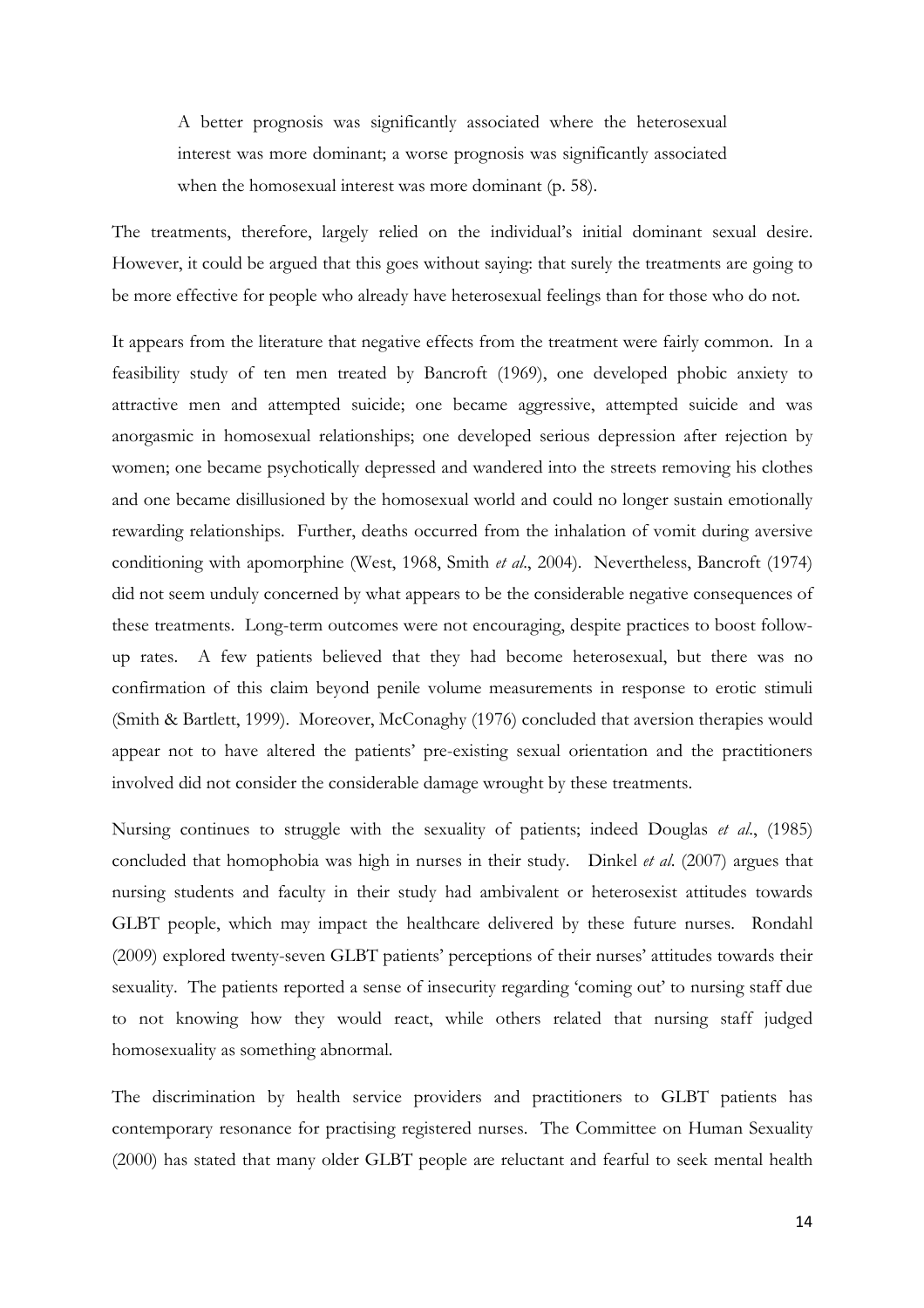care services due to their historical poor treatment by such services. It has also been argued that health care provision is heteronormative and assumes that people are heterosexual unless otherwise asserted (Kean, 2006). Moreover, older GLBT people may not be comfortable or assertive 'coming out' to health professionals which can result in services failing to meet the needs of this patient group (Dorfman, 1995). However, it has been posited that this issue can be alleviated when health care practitioners are nonjudgmental, accepting of their patients' sexual orientation and able to assess and implement quality care for this patient group (Price, 2009).

# LIMITATIONS OF THE STUDY

The participants in the study reported here may not be representative of all the people who underwent treatment, as people may have been reluctant to take part, or may have passed away or emigrated. It may have only been those most perturbed by the treatments they received who wanted to participate in the study. Finally, it is important to highlight that while all participants in the present study either remained homosexual or eventually underwent gender reassignment surgery, if these treatments had been effective for some individuals in so far as they were now heterosexual, it could be argued that these people would be very reluctant to come forward to tell their story. Therefore, this study cannot address the full reality of the issues raised by these treatments.

# **CONCLUSION**

Conclusions at this stage are tentative because of the limitations discussed above. These testimonies show, however, that the courts and unsympathetic family, police and social attitudes incited people to seek treatment. No participant reported any treatment efficacy and all reported that the treatments they received had had a detrimental effect on them in some way. It could be argued that the treatments described above had a very limited evidence base, were extremely experimental and lacked regulation. Furthermore, nurses appeared to have played a central role in administering these ethically dubious treatments. This is a pertinent finding and to explore nurses' perceptions, motivations and experiences of administering these treatments, the CI is currently undertaking further research in this area. Moreover, the study displays the negative consequences of defining homosexuality and transvestism as mental illnesses and attempting to 'cure' individuals suffering from these 'illnesses' through medical and nursing interventions.

# RELEVANCE TO CLINICAL PRACTICE

It is hoped that this study will make an important contribution to the documented history of experiences of individuals 'diagnosed' as mentally ill due to sexual deviance and clinicians'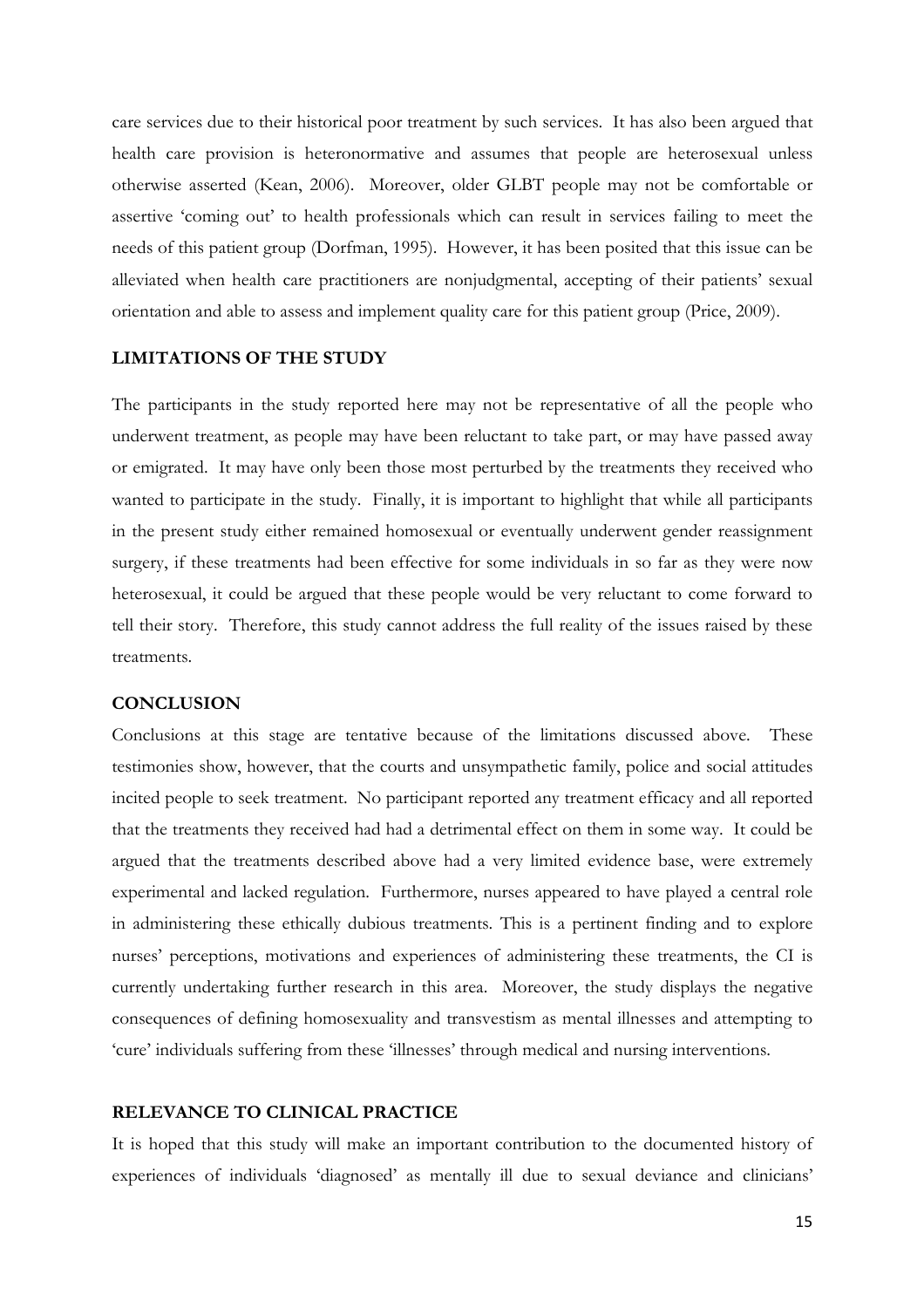experiences and constructions of the 'management' of individuals belonging to stigmatised groups. It is envisaged that this study might also act as a reminder of the need for nurses to ensure their interventions have a sound evidence base and that they constantly reflect on the influence and intersection of science, societal norms and contexts. Nurses have a unique opportunity to serve as true patient advocates when working with disparate aggregates of individuals. Those who care for older GLBT patients need to be mindful of their potential past treatment by health care services, ensuring that they are non-judgmental and accepting of their sexual orientation and current gender. It is anticipated that the study enables the nurse not only to review his or her own experience of nursing this client group, but also to envision alternative possibilities for constructive and caring intervention for these patients in their care. Nurses need to embrace the diversity of their patients and ensure that the dignity, uniqueness and inherent worth of every individual are respected, promoted and protected.

#### Acknowledgements

We are greatly indebted to the Wellcome Trust, the Royal Historical Society, the Royal College of Nursing Monica Baly Bursary and the University of Manchester Mona Grey prize, whose financial support made possible the original research on which this paper is based. Finally, we owe a unique debt to the participants whom were interviewed as part of the study. Some of the testimonies were quite difficult to hear and we admire your bravery in retelling your stories.

#### Contributions: Tommy Dickinson

Study design: TD, CH, JP, MC

Data collection and analysis: TD, CH, JP, MC

Manuscript preparation: TD & CH

Conflict of interest:

No conflict of interest has been declared by the author.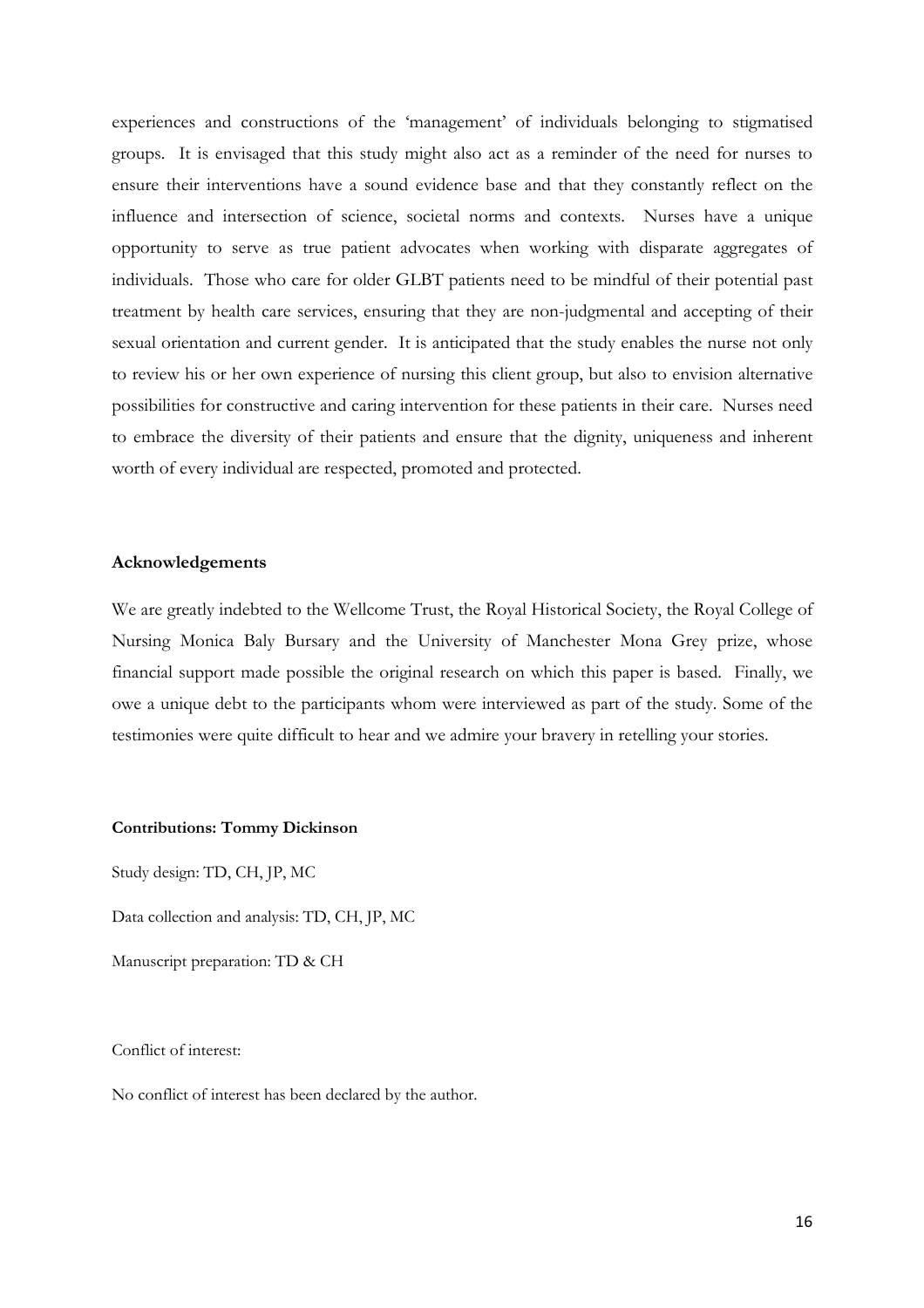# REFERENCES

Anon. (1968) A Nursing Sister's Advice to Homosexuals. Johannesburg Star, 25 Nov. p. 27 Ashley, A (1982) April Ashley Odyssey. London: Jonathan Cape.

Babbie E R & Benaquisto L (2009), Fundamentals Of Social Research. New York: Chatham House Publishers. Bancroft, J. (1969) Aversion Therapy of Homosexuality: A pilot study of 10 cases, The British

Journal of Psychiatry, 115, pp. 1417 – 1431

Bancroft, J. (1974) Deviant Sexual Behavior: modification and assessment. Claredon Press: Oxford.

Bland, L. & Doan, L. (1998) Sexology Uncensored: The documents of sexual science. Chicago: The University of Chicago Press.

Borland, K. (1998), 'That is not what I said'. Interpretative conflict in oral narrative research, In Robert Perks & Alistair Thompson (eds.), The Oral History Reader 2<sup>nd</sup> ed. London: Routledge.

Boschma G, Scaia M, Bonifacio N & Roberts E (2007), 'Oral history', In Sandra, B. Lewenson & Eleanor, K. Herrman (eds.) Capturing Nursing History: a guide to historical methods in research New York: Springer Publishing Company.

Brown, J. (1993), Editorial – Ethical considerations in historical research, American Association for the History of Nursing Bulletin 38, p. 1-2.

Church, O. M., & Johnson, M. L. (1995), Worth remembering: the process and products of oral history, International History of Nursing Journal 1 (1), p. 22 Committee on Human Sexuality (2000). Homosexuality and the Mental Health Professions: the impact of bias. London: The Analytic Press

Cook, M. (2007) A Gay History of Britain: love and sex between men since the Middle Ages. Oxford: Greenwood World Publishing.

Davidson, R. (2009) Law, Medicine and the Treatment of Homosexual Offenders in Scotland 1950-80, In Goold, I & Kelly, C (eds), Lawyers' Medicine: the legislature, the courts & medical practice, 1760 – 2000. Oxford: Hart Publishing.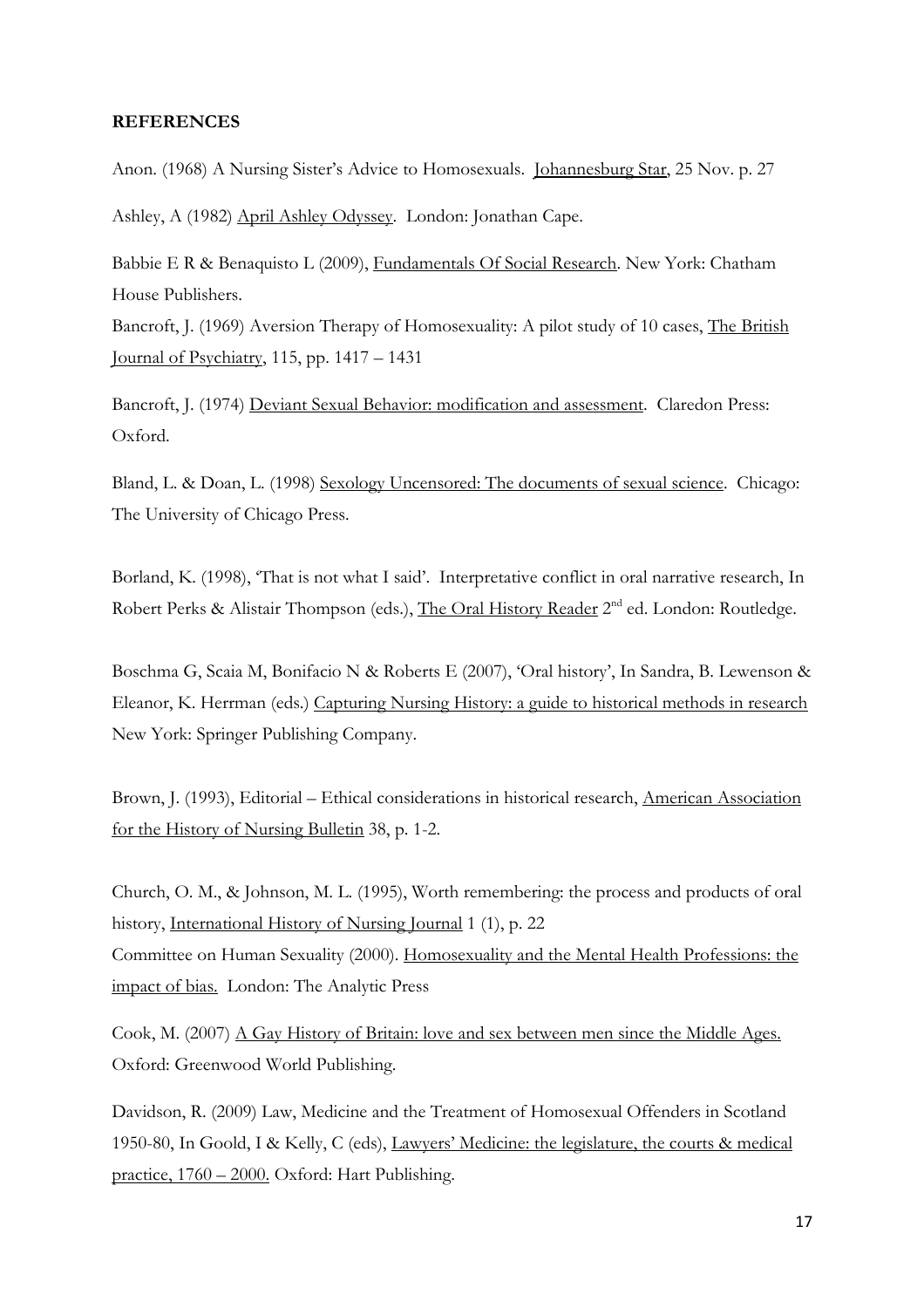Dickinson, T. (2010) Nursing History: aversion therapy. Mental Health Practice, 13 (5), p. 31

Dinkel, S., Patzel, B., McGuire, M. J., Rolfs, E., Purcell, K. (2007) Measures of Homophobia among Nursing Students and Faculty: A Midwestern perspective. International Journal of Nursing Education Scholarship, 4 (1), pp. 1-12

Doan, L & Waters. C. (1998) Homosexualities. In Lucy Bland & Laura Doan eds. Sexology Uncensored: the documents of sexual science. Chicago: The University of Chicago Press.

Dorfman, R. (1995) Old, Sad and Alone: The myth of the aging homosexual. Journal of Gerontological Social Work, 24, pp. 29-44.

Douglas, C.J., Concetta, M.K. & Kalman, T.P. (1985) Homophobia Among Physicians and Nurses: an empirical study. Hospital and Community Psychiatry, 36 (12), pp. 1309 - 1311

Freud, S (1923) Some Neurotic Mechanisms in Jealously, Paranoia and Homosexuality. Reprinted (1953-1974) in The Standard Edition of Complete Psychological works of Sigmund Freud. Oxford: Oxford University Press

Freud, S (1935) Anonymous (letter to an American Mother) Reprinted in The Letters of Sigmund Freud. New York: New York University Press

Freund, K (1960) Some problems in the treatment of homosexuality, in Henry, J. Eysenck, H. J (ed.), Experiments in Behaviour Therapy. Oxford: Oxford University Press

Ellis, H & Addington Symonds, J (1897) Studies in the Psychology of Sex, Vol. 1: Sexual Inversion. London.

Houlbrook, M. (2005) Queer London: perils and pleasures in the sexual metropolis, 1918 – 1957. Chicago: Chicago University Press

James, B. (1962) A Case of Homosexuality Treated by Aversion Therapy, British Medical Journal, 17, pp768

Jivani, A. (1997) It's Not Unusual: a history of lesbian and gay Britain in the twentieth century. London: Michael O'Mara Books Limited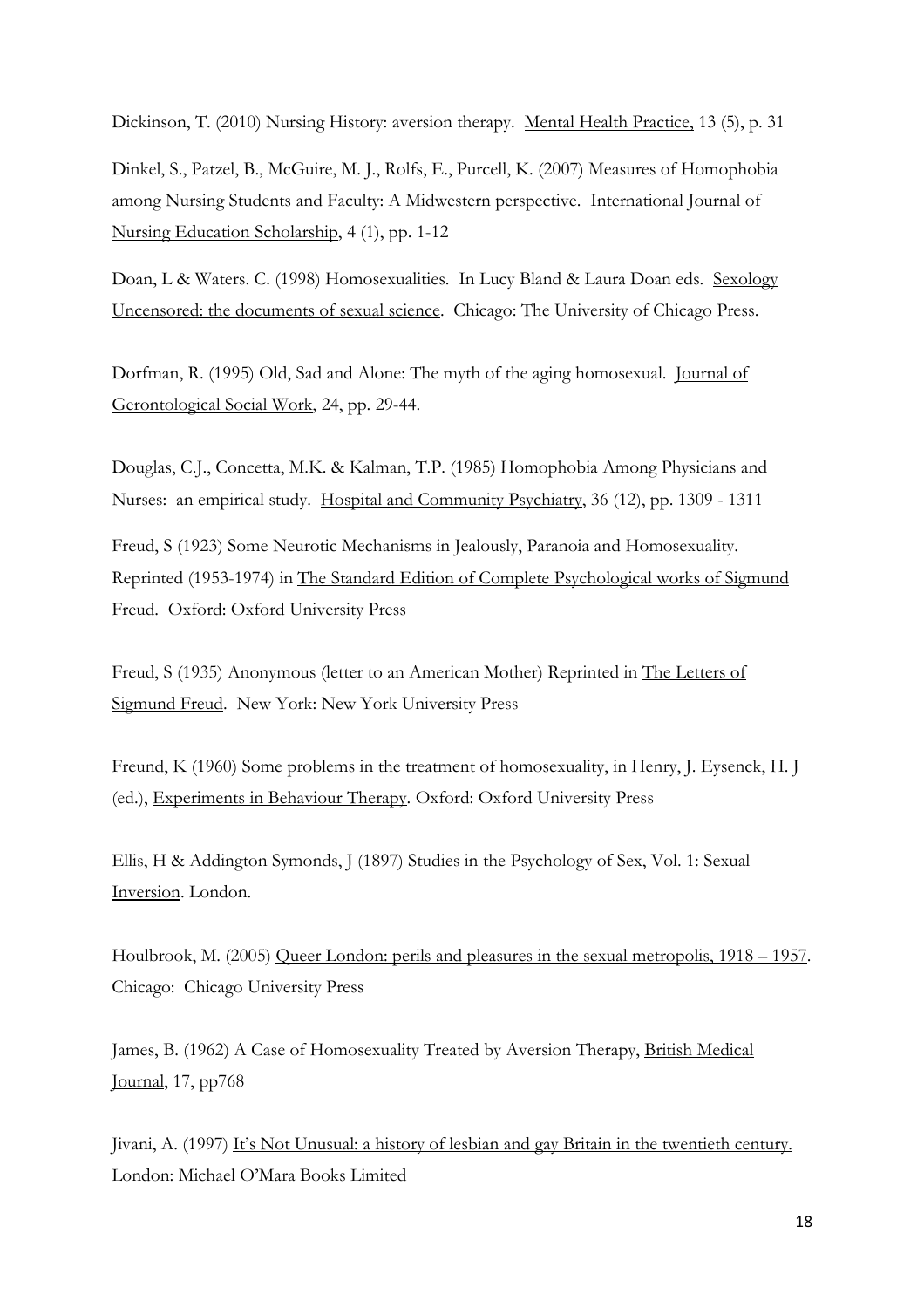Kean, R. (2006) Understanding the Lives of Older Gay People, Nursing Older People 18 (8), pp.  $31 - 36.$ 

King, M & Bartlett, A. (1999) British Psychiatry and Homosexuality. British Journal of Psychiatry 175, p. 47

Kirby S, (1997) 'The Resurgence of Oral History and the New Issues it Raises', Nurse Researcher 5, p. 47

Kraft-Ebing, R. (1892) Psychopathia Sexualis. Philadelphia.

Max, L. W. (1935) Breaking up a Homosexual Fixation by the Conditional Reaction Technique: a case study. Psychological Bulletin 32, p. 734

McConaghty, N. (1976) Is Homosexual Orientation Irreversible? British Journal of Psychiatry, 129, p. 19-29

McCulloch, M. J & Feldman, M.P. (1967) Aversion Therapy in Management of 43 Homosexuals, British Medical Journal 4, pp. 595-607

Moss, W. W. (1974) Oral History Program Manual. New York: Praeger Publishing.

Parahoo, K. (1997), Nursing Research: principles, process and issues. London: Palgrave.

Perks R. & Thomson A. (1998) The Oral History Reader. Routledge, London.

Plummer K. (1995), Telling Sexual Stories: Power, Change and Social Worlds, London: Routledge.

Price, B. (2009) Exploring Attitudes Towards Older People's Sexuality, Nursing Older People, 21 (6), pp. 32-39.

Price, P. (2007) Pete Price Namedropper. Liverpool: Trinity Mirror North West & North Wales.

Raymond, M. (1956) Case of fetishism treated by aversion therapy. British Medical Journal 2, pp. 854-846